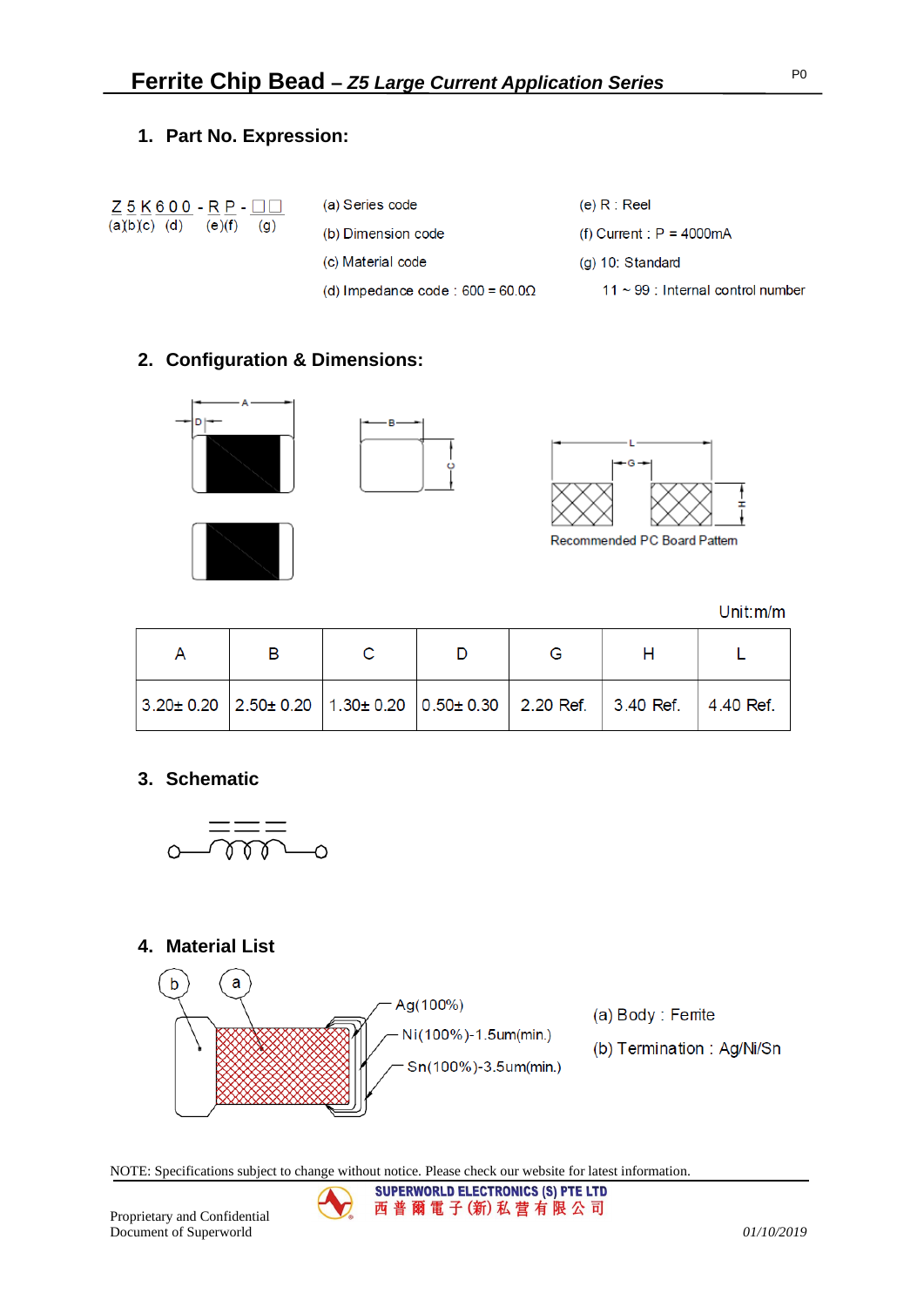### **5. General Specifications**

- a) Operating Temperature: 55°C to +125°C (including self-temperature rise)
- b) Storage Condition (component in its packaging)
	- i) Temperature: Less than 40°C
	- ii) Humidity: 60% RH

### **6. Electrical Characteristics**

| <b>Part Number</b> | Impedance<br>$\Omega$ | Test<br>Frequency<br>$MHz$ ) | DC Resistance<br>$(\Omega)$<br>Max. | <b>Rated Current</b><br>mA)<br>Max. |
|--------------------|-----------------------|------------------------------|-------------------------------------|-------------------------------------|
| Z5K600-RP-10       | $60 \pm 25\%$         | 100                          | 0.03                                | 4000                                |
| Z5K201-RP-10       | $200 \pm 25\%$        | 100                          | 0.03                                | 4000                                |

# **7. Characteristics Curves**



### **8. Soldering**

Mildly activated rosin fluxes are preferred. The terminations are suitable for re-flow soldering systems. If hand soldering cannot be avoided, the preferred technique is the utilization of hot air soldering tools.

Note:

If wave soldering is used, there will be some risk.

Re-flow soldering temperatures below 240°C, there will be non-wetting risk

NOTE: Specifications subject to change without notice. Please check our website for latest information.

**SUPERWORLD ELECTRONICS (S) PTE LTD** 西普爾電子(新)私营有限公司 Proprietary and Confidential Document of Superworld *01/10/2019*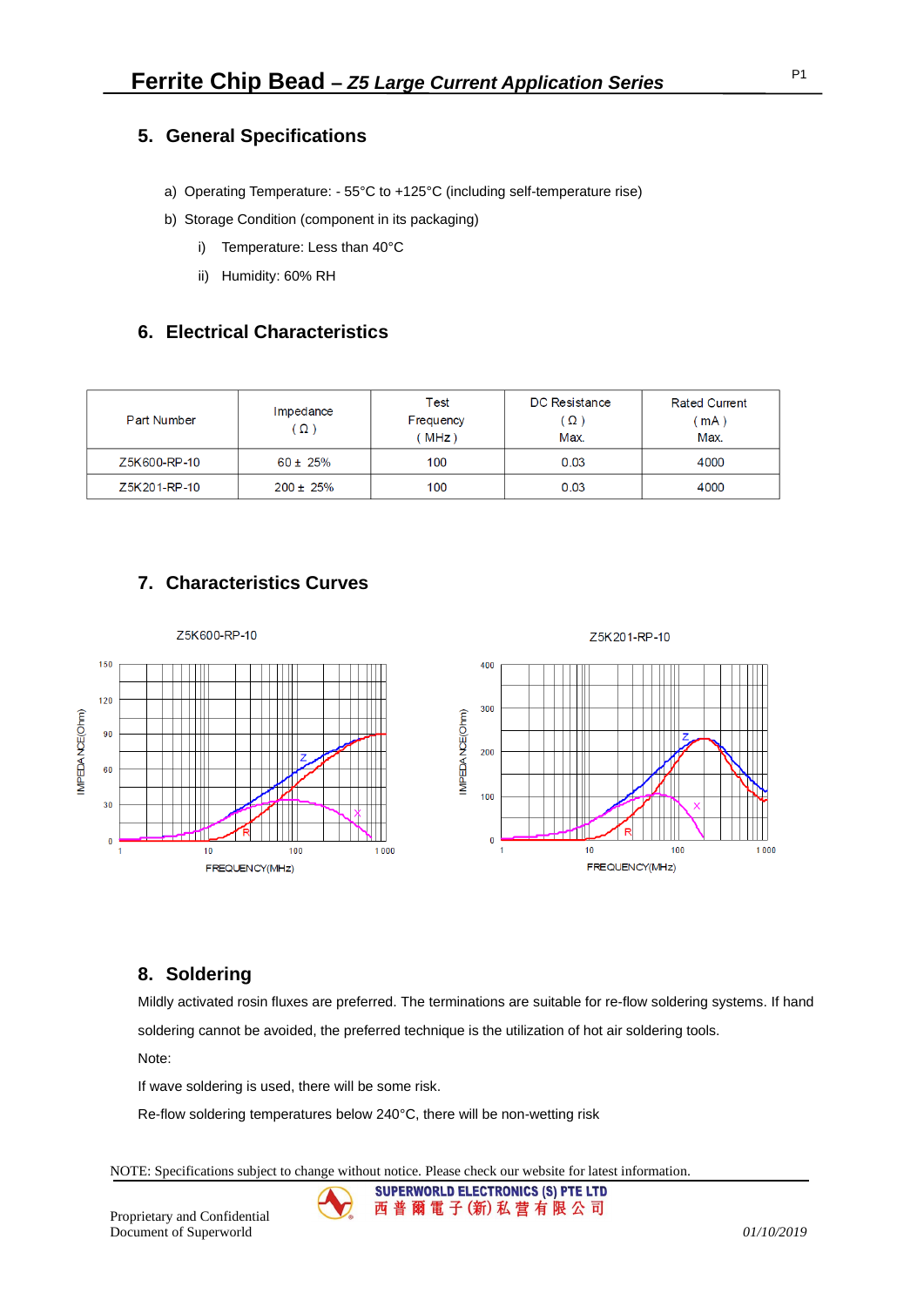#### **8-1.1 Solder Re-flow:**

Recommended temperature profiles for lead free re-flow soldering in Figure 1.

#### **8-1.2 Soldering Iron (Figure 2):**

Products attachment with soldering iron is discouraged due to the inherent process control limitations. In

the event that a soldering iron must be employed the following precautions are recommended. Note:

- a) Preheat circuit and products to 150°C.
- b) 350°C tip temperature (Max.)
- c) Never contact the ceramic with the iron tip
- d) 1.0mm tip diameter (Max.)
- e) Use a 20 watt soldering iron with tip diameter of 1.0mm
- f) Limit soldering time to 4~5 secs.



#### **8-1.3 Soldering Volume:**

Accordingly increasing the solder volume, the mechanical stress to product is also increased. Exceeding solder volume may cause the failure of mechanical or electrical performance. Solder shall be used not to be exceeding as shown in the Figure 3. Minimum fillet height = soldering thickness + 25% product height.



**SUPERWORLD ELECTRONICS (S) PTE LTD** 西普爾電子(新)私营有限公司

NOTE: Specifications subject to change without notice. Please check our website for latest information.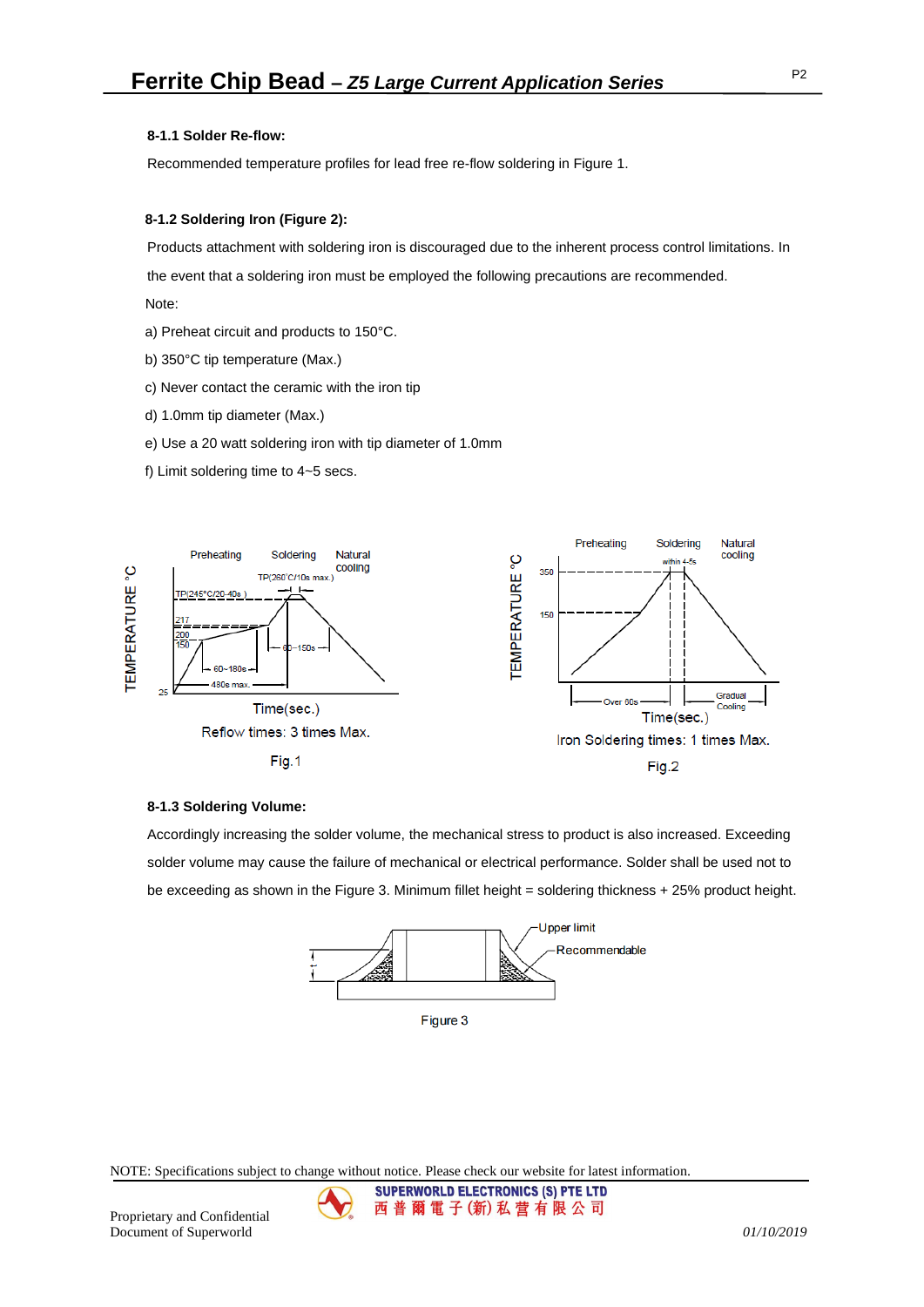# **9. Packaging Information**

### 9-1. Reel Dimension



| <b>Type</b>                                                | A(mm) | B(mm) | $\mid$ C(mm) | D(mm) |
|------------------------------------------------------------|-------|-------|--------------|-------|
| 7" x 8mm   9.0±0.5   60.0±2.0   13.5±0.5   178.0±2.0       |       |       |              |       |
| 7" x 12mm   13.5± 0.5   60.0± 2.0   13.5± 0.5   178.0± 2.0 |       |       |              |       |

### 9-2.1 Tape Dimension / 8mm

Material of taping is paper



| Size | Bo(mm) | Ao(mm)                                                                                       | Ko(mm) | $\mid$ P(mm) | $t$ (mm) |
|------|--------|----------------------------------------------------------------------------------------------|--------|--------------|----------|
| 0    |        | $\vert 0.68 \pm 0.05 \vert 0.38 \pm 0.05 \vert 0.50$ max $\vert 2.0 \pm 0.05 \vert 0.50$ max |        |              |          |



| Size  | Bo(mm)          | A <sub>O</sub> (mm) | Ko(mm)        | $P$ (mm)       | $t$ (mm)      |
|-------|-----------------|---------------------|---------------|----------------|---------------|
|       | $1.12 + 0.03$   | $0.62 + 0.03$       | $0.60 + 0.03$ | $2.0 + 0.10$   | $0.60 + 0.03$ |
| 2     | $1.85 \pm 0.05$ | $1.05 + 0.05$       | $0.95 + 0.05$ | $4.0 \pm 0.10$ | $0.95 + 0.05$ |
| 3(09) | $2.30 + 0.05$   | $1.50 + 0.05$       | $0.95 + 0.05$ | $4.0 \pm 0.10$ | $0.95 + 0.05$ |

NOTE: Specifications subject to change without notice. Please check our website for latest information.

Proprietary and Confidential Document of Superworld *01/10/2019*

SUPERWORLD ELECTRONICS (S) PTE LTD 西普爾電子(新)私营有限公司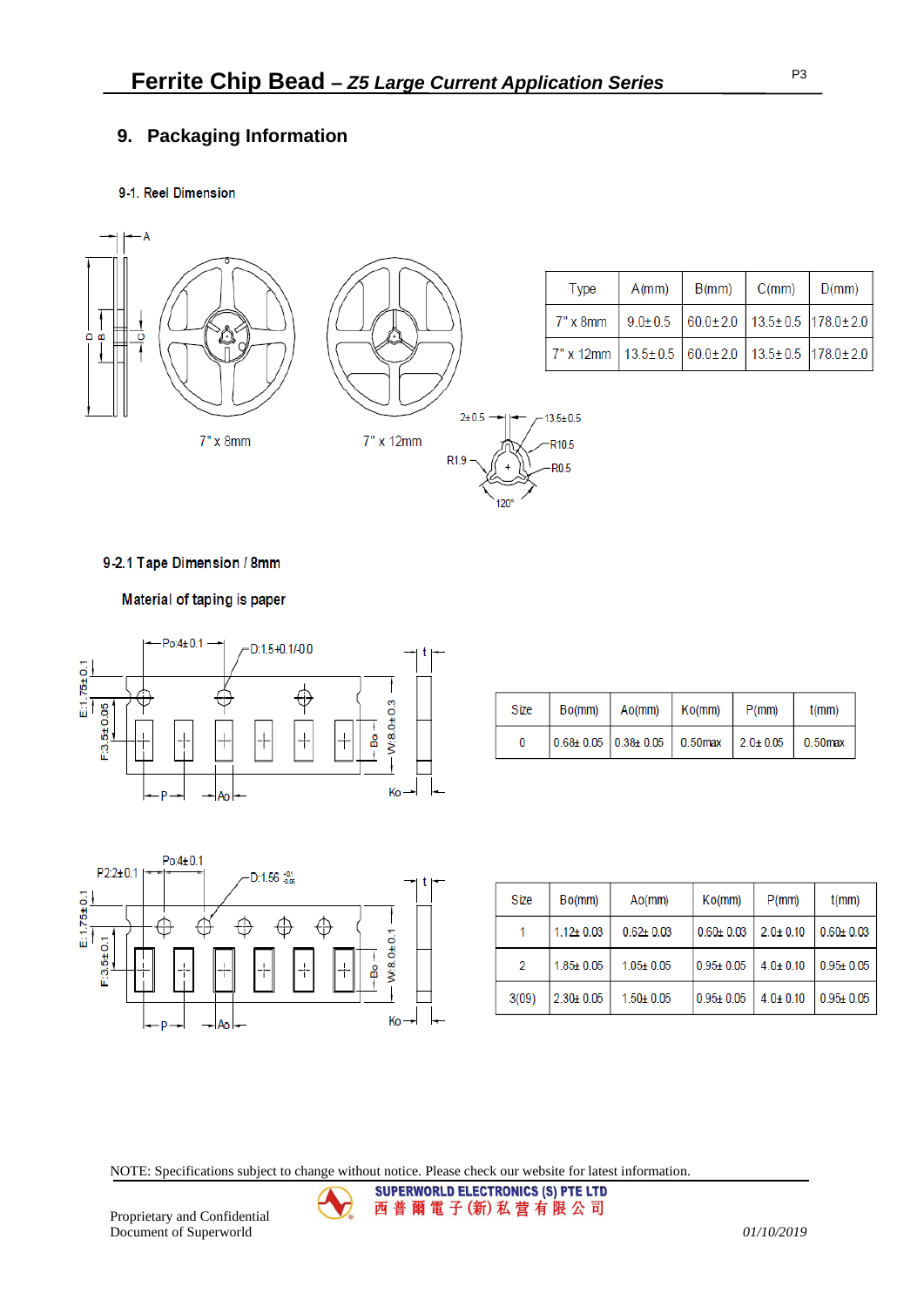

| Size  | Bo(mm)          | A <sub>O</sub> (mm) | K <sub>O</sub> (mm) | $P$ (mm)       | $t$ (mm)        | $D1$ (mm)    |
|-------|-----------------|---------------------|---------------------|----------------|-----------------|--------------|
| 2(08) | $1.95 \pm 0.10$ | $1.05 + 0.10$       | $1.05 \pm 0.10$     | $4.0 \pm 0.10$ | $0.23 \pm 0.05$ | none         |
| 3(09) | $2.25 \pm 0.10$ | $1.42 + 0.10$       | $1.04 \pm 0.10$     | $4.0 \pm 0.10$ | $0.22 \pm 0.05$ | $1.0 + 0.10$ |
| 3(12) | $2.35 \pm 0.10$ | $1.50 + 0.10$       | $1.45 + 0.10$       | $4.0 \pm 0.10$ | $0.22 \pm 0.05$ | $1.0 + 0.10$ |
| 4(11) | $3.50 + 0.10$   | $1.88 + 0.10$       | $1.27 \pm 0.10$     | $4.0 + 0.10$   | $0.22 + 0.05$   | $1.0 + 0.10$ |
| 5     | $3.42 \pm 0.10$ | $2.77 \pm 0.10$     | $1.55 + 0.10$       | $4.0 \pm 0.10$ | $0.22 + 0.05$   | $1.0 + 0.10$ |
| 4(09) | $3.40 \pm 0.10$ | $1.77 \pm 0.10$     | $1.04 \pm 0.10$     | $4.0 + 0.10$   | $0.22 \pm 0.05$ | $1.0 + 0.10$ |

### 9-2.2 Tape Dimension / 12mm

Material of taping is plastic



| Series | Size | Bo(mm)         | A <sub>O</sub> (mm) | Ko(mm)         | $P$ (mm)      | $t$ (mm)        | D1(mm)        |
|--------|------|----------------|---------------------|----------------|---------------|-----------------|---------------|
| Z/L    | 6    | $4.95 \pm 0.1$ | $1.93 \pm 0.1$      | $1.93 \pm 0.1$ | $4.0 \pm 0.1$ | $0.24 \pm 0.05$ | $1.5 \pm 0.1$ |
|        |      | $4.95 \pm 0.1$ | $3.66 \pm 0.1$      | $1.85 \pm 0.1$ | $8.0 \pm 0.1$ | $0.24 \pm 0.05$ | $1.5 \pm 0.1$ |

### 9-3. Packaging Quantity

| Chip Size         |       | 6     | 5      | 4(11) | 4(09)  | 3(12)  | 3(09)  | 2      |        |        |
|-------------------|-------|-------|--------|-------|--------|--------|--------|--------|--------|--------|
| Chip / Reel       | 1000  | 2000  | 2500   | 3000  | 3000   | 2000   | 4000   | 4000   | 10000  | 15000  |
| <b>Inner Box</b>  | 4000  | 8000  | 12500  | 15000 | 15000  | 10000  | 20000  | 20000  | 50000  | 75000  |
| <b>Middle Box</b> | 20000 | 40000 | 62500  | 75000 | 75000  | 50000  | 100000 | 100000 | 250000 | 375000 |
| Carton            | 40000 | 80000 | 125000 | 50000 | 150000 | 100000 | 200000 | 200000 | 500000 | 750000 |

**SUPERWORLD ELECTRONICS (S) PTE LTD** 西普爾電子(新)私营有限公司

NOTE: Specifications subject to change without notice. Please check our website for latest information.

 $\bm{\nabla}$